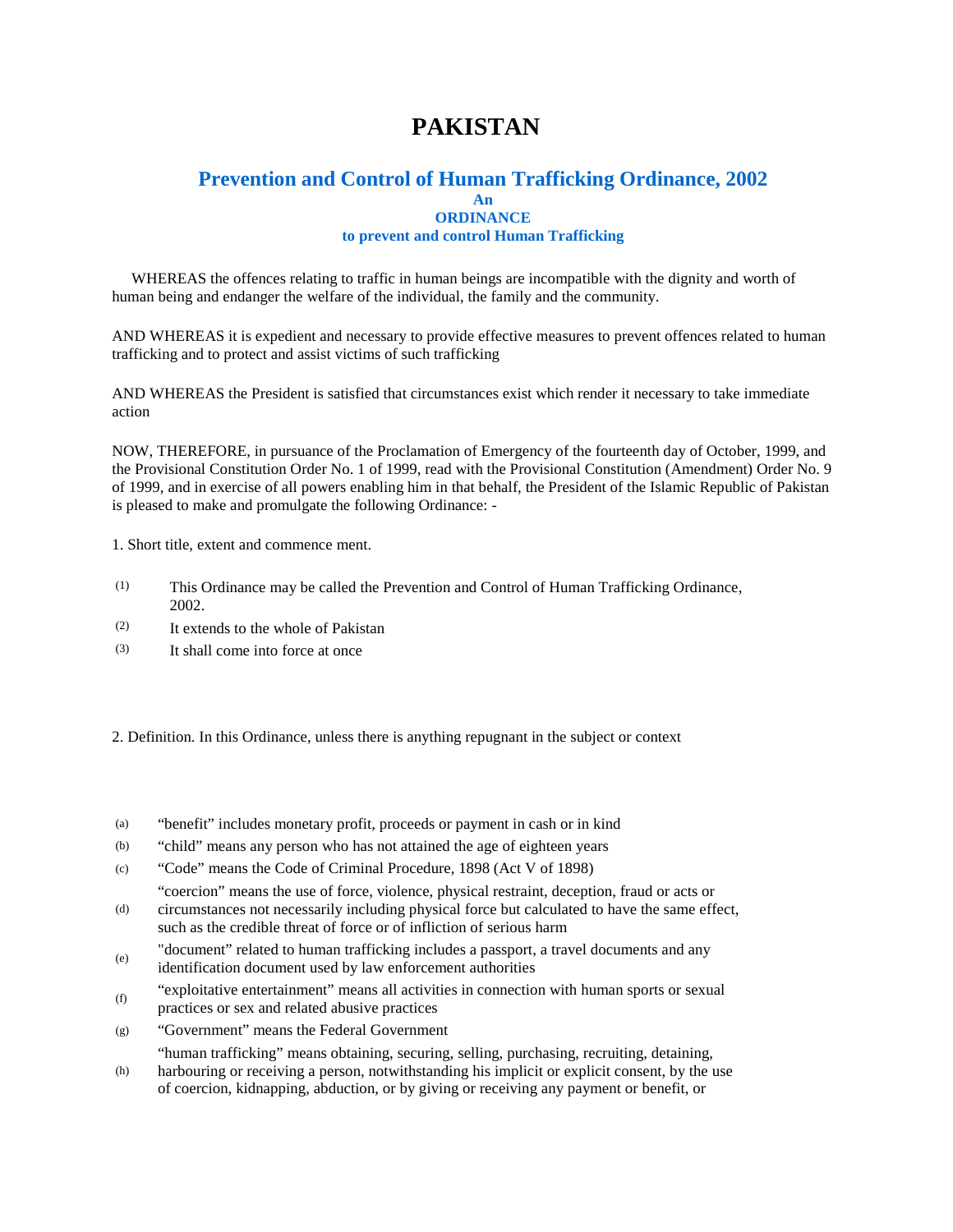sharing or receiving a share for such person's subsequent transportation out of or into Pakistan by any means whatsoever for any of the purposes mentioned in section 3

- (i) "inhuman sports" include all sports involving, as a matter of normal course, infliction of physical or mental injury on a person against his will, intention or reasonable expectation "organized criminal group" means a structured group of two or more persons, existing for a period of time and acting in concert with the aim of committing any offence under this
- (j) Ordinance, in order to obtain, directly or indirectly, any financial or other material benefit and includes a person knowingly receiving or disbursing benefits accruing from the commission of any offence in relation to human trafficking by an organized criminal group; and
- (k) "victim" means the person who is the subject of or against whom any offence under this Ordinance has been committed.

3. Punishment for human trafficking. The human trafficking shall be punishable as under.

(i) Whoever knowingly plans or executes any such plan for human trafficking into or out of Pakistan for the purpose of attaining any benefit, or for the purpose of exploitative entertainment, slavery or forced labour or adoption in or out of Pakistan shall be punishable with imprisonment which may extend to seven years and shall also be liable to fine:

Provided that in case of an accused who, in addition to committing an offence as aforesaid has also been guilty of kidnapping or abducting or any attempt thereto in connection with such offence, the imprisonment may extend to ten years with fine:

Provided further that whoever plans to commit an offence under this clause but has not as yet executed the same shall be punishable with a term of imprisonment, which may extend to five years and shall also be liable to fine.

(ii) Whoever knowingly provides, obtains or employs the labour or services of a person by coercion, scheme, plan or method intended to make such person believe that in the event of non-performance of such labour or service, he or any other person may suffer from serious harm or physical restraint or legal proceedings, shall be punishable with imprisonment which may extend to seven years and shall also be liable to fine: Provided that if the commission of the offences under this clause involves kidnapping or abduction or any attempt thereto, the term of imprisonment may extend to ten years with fine: Provided further that payment of any remuneration in lieu of services or labour of the victim shall not be treated as mitigating circumstance while awarding the punishment.

- (iii) Whoever knowingly purchases, sells, harbours, transports, provides, detains or obtains a child or a woman through coercion, kidnapping or abduction, or by giving or receiving any benefit for trafficking him or her into or out of Pakistan or with intention thereof, for the purpose of exploitative entertainment by any person and has received or expects to receive some benefit in lieu thereof shall be punishable with imprisonment which may extend to ten years and shall also be liable to fine: Provided that if the commission of the offence sunder this clause involves kidnapping or abduction or any attempt thereto of the victim, the term of imprisonment may extend to fourteen years with fine: Provided further that plea, if any, taken by the biological parents of the child shall not prejudice the commission of offence under this clause.
- (iv) Whoever knowingly takes, confiscates, possesses, conceals, removes or destroys any document related to human trafficking in furtherance of any offence committed under this Ordinance or to prevent or restrict or attempt to prevent or restrict, without lawful authority, a person's liberty to move or travel shall be punishable with imprisonment which may extend to seven years and shall also be liable to fine.

4. Offences committed by organized criminal groups. ---Where an organized criminal group is guilty of any offence under clauses (i),(ii),(iii) or (iv) of section 3, the term of imprisonment or each member of such group involved in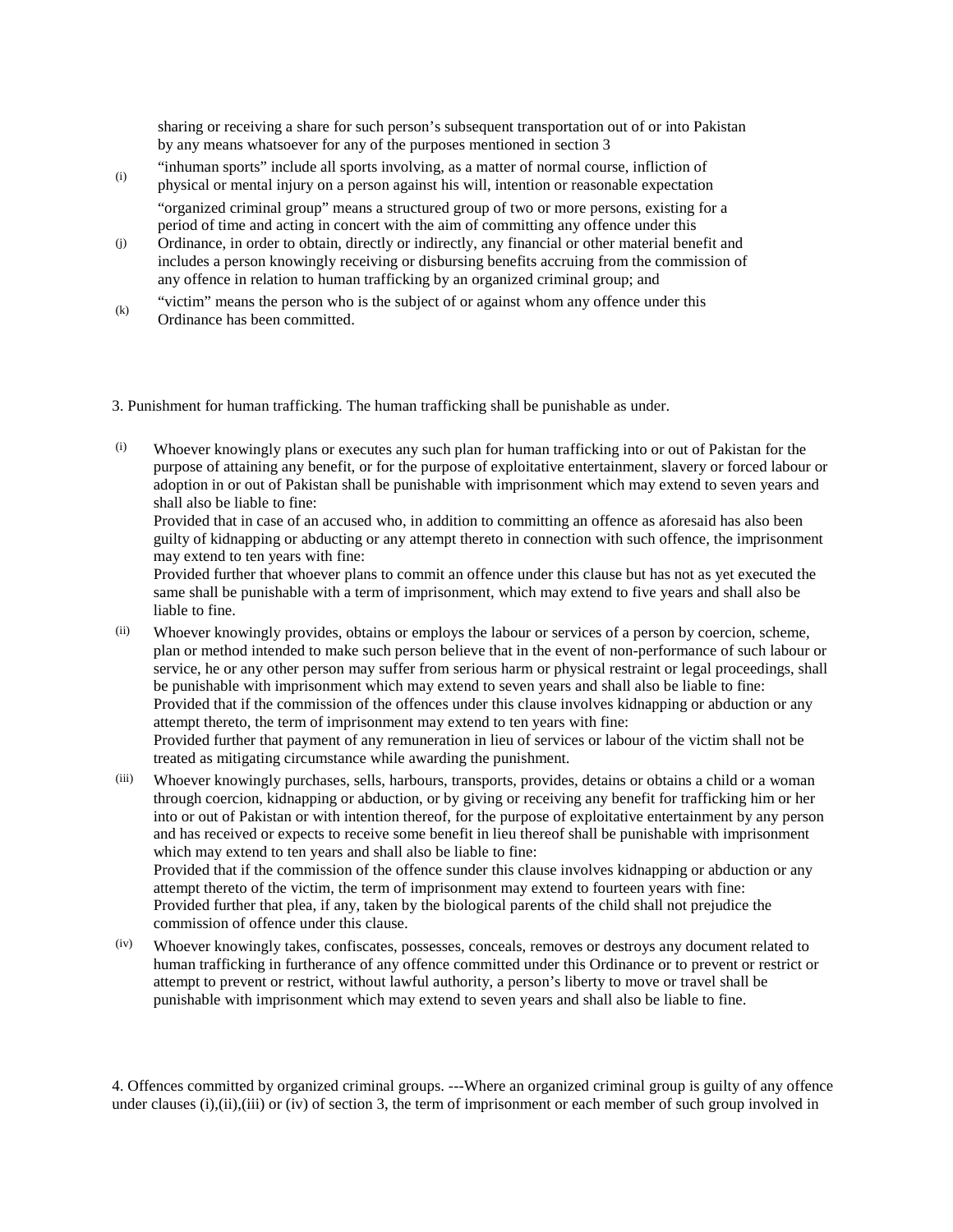the commission of such offence shall not be less than ten years imprisonment and may extend to fourteen years where the purpose of trafficking of a victim is exploitative entertainment and shall also be liable to fine.

5. Repetition of commission of offences. --Whoever repeats the commission of an offence under this Ordinance, the term of imprisonment may extend to fourteen years and the off under shall also be liable to fine.

6. Compensation to the victim. The court trying an offence under this Ordinance may where appropriate direct:

- (i) The competent authorities of the Government, at any stage of the trial to allow or extend the stay of the victim in Pakistan till such time, as the court deems necessary.
- (ii) Payment of compensation and expenses to the victim in accordance with section 545 of the Code.
- (iii) Government to make arrangements for the shelter, food and medical treatment of victim being an unaccompanied child or a destitute woman.

7. Proceedings under the Ordinance to be in addition to and not in derogation of any other law.The proceedings under the Ordinance shall be in addition to and not in derogation of any other proceedings initiated under any other law for the time being in force.

8. Offences to be cognizable etc.All offences under the Ordinance shall be cognizable, non bailable, and noncompoundable as construed by the Code.

9. Investigation. Notwithstanding anything contained in the Code or any other law for the time being in force, the investigation of the offences under the Ordinance shall be carried out by only such persons or agencies as are specially empowered by the Government in that behalf.

9. Investigation. Notwithstanding anything contained in the Code or any other law for the time being in force, the investigation of the offences under the Ordinance shall be carried out by only such persons or agencies as are specially empowered by the Government in that behalf.

10. Cognizance of offences etc. No court inferior to that of a Magistrate of the First Class shall try an offence punishable under this Ordinance.

Notwithstanding anything contained in section 32 of the Code, it shall be lawful for a Magistrate of the First Class to pass any sentence authorized by this Ordinance.

11. Indemnity.No suit, prosecution or any other legal proceedings shall lie against the Government or any other person exercising any power or performing any function under this Ordinance or the rules made thereunder for anything done in good faith.

12. Power to make rules. The Government may, by a notification in official gazette, make rules to carry out the purposes of this Ordinance.

> GENERAL PERVEZ MUSHARRAF President.

> > Mr. JUSTICE MANSOOR AHMED Secretary

**PREVENTION AND CONTROL OF HUMAN TRAFFICKING RULES, 2004**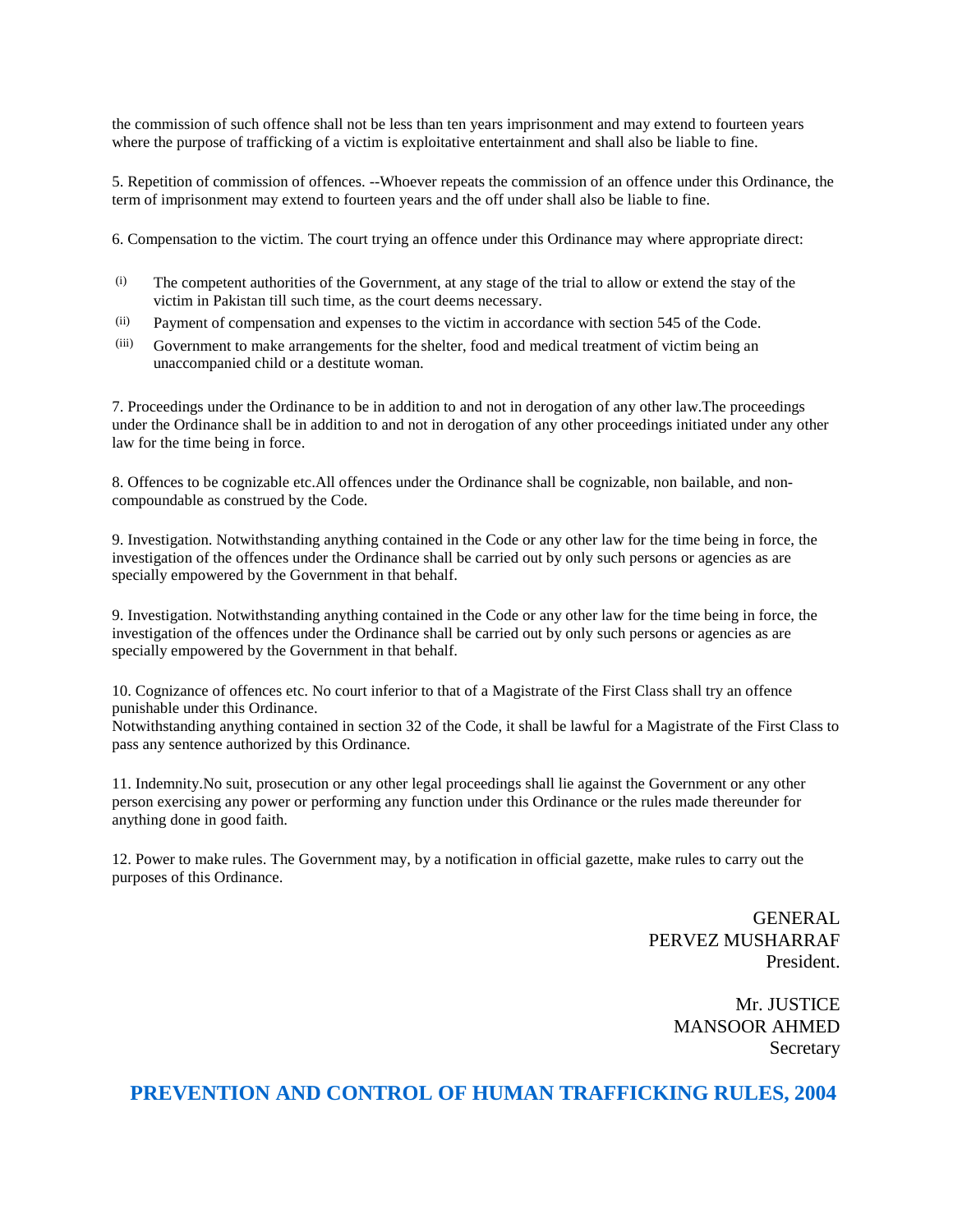### **Islamabad, 29 November 2004**

S.R.O.970 (1)/2004\_ In exercise of powers conferred by section 12 of the Prevention and Control of Human Trafficking Ordinance, 2002, (LIX of 2002), the Federal Government is pleased to make the following rules, namely:

1. Short title and commencement

- (1) These rules may be called the Prevention and Control of Human Trafficking Rules, 2004
- (2) They shall come into force at once.

2. Definitions.- In these Rules, unless there is anything repugnant in the subject or context.

- (a) "court" means the court having jurisdiction to try the offences under the Ordinance
- (b) "Government" means the Federal Government
- (c) "Non-Governmental Organizations" means the Non-Governmental Organizations notified by the Government under these rules from time to time
- (d) "Ordinance" means the Prevent and Control of Human Trafficking Ordinance 2002 (LIX of 2002); and
- (e) "victim" shall have the same meaning as defined in the Ordinance
- (2) Words and expression used but not defined in these rules shall have the same meaning as in the Ordinance.

3. Recording statement and custody of the victim.

- (1) A victim of an offence under the Ordinance, shall be produced before the court for recording his statement under section 164 of the Code of Criminal Procedure, 1998 (V of 1998), except where the victim is unable, or otherwise not feasible for any reason to be recorded in writing, to get his statement recorded
- (2) In case the victim is an un-accompanied child or a destitute women, the court before whom such victim is produced may pass an order to keep him in a shelter home established by the Government or by the Non-Government Organizations for accommodation, food and medical treatment

Provided that where the victim is not satisfied with the Non-Governmental Organization to which his custody was given by the court, he may apply to the court for alternate shelter.

(3) The court may, for the welfare of the victim, hand over the custody to any of his blood relation after requiring a bound from the custodian for safe c custody of the victim and his production before the court at the time and place mentioned in the bond and shall continue to produce until other wise directed.

4. Establishment of shelter homes and security arrangements. – The Government shall establish shelter homes for safe custody of the victims and shall also make necessary security arrangement for the protection of the victims in the shelter homes whether established by the Government or the Non-Governmental Organizations.

5. Responsibilities of Non-Governmental Organizations.

- (1) The Non-Governmental Organizations to which the victims are handed over, shall be responsible for proper shelter, food and medical treatment at a notified place which shall be open to inspection by an inspecting officer notified by the Government.
- (2) In case any Non-Governmental Organization is found involved in maltreatment with the victim or fails to fulfill its responsibilities of providing proper shelter, food and medical treatment, its notification may e cancelled, after giving an opportunity of being heard